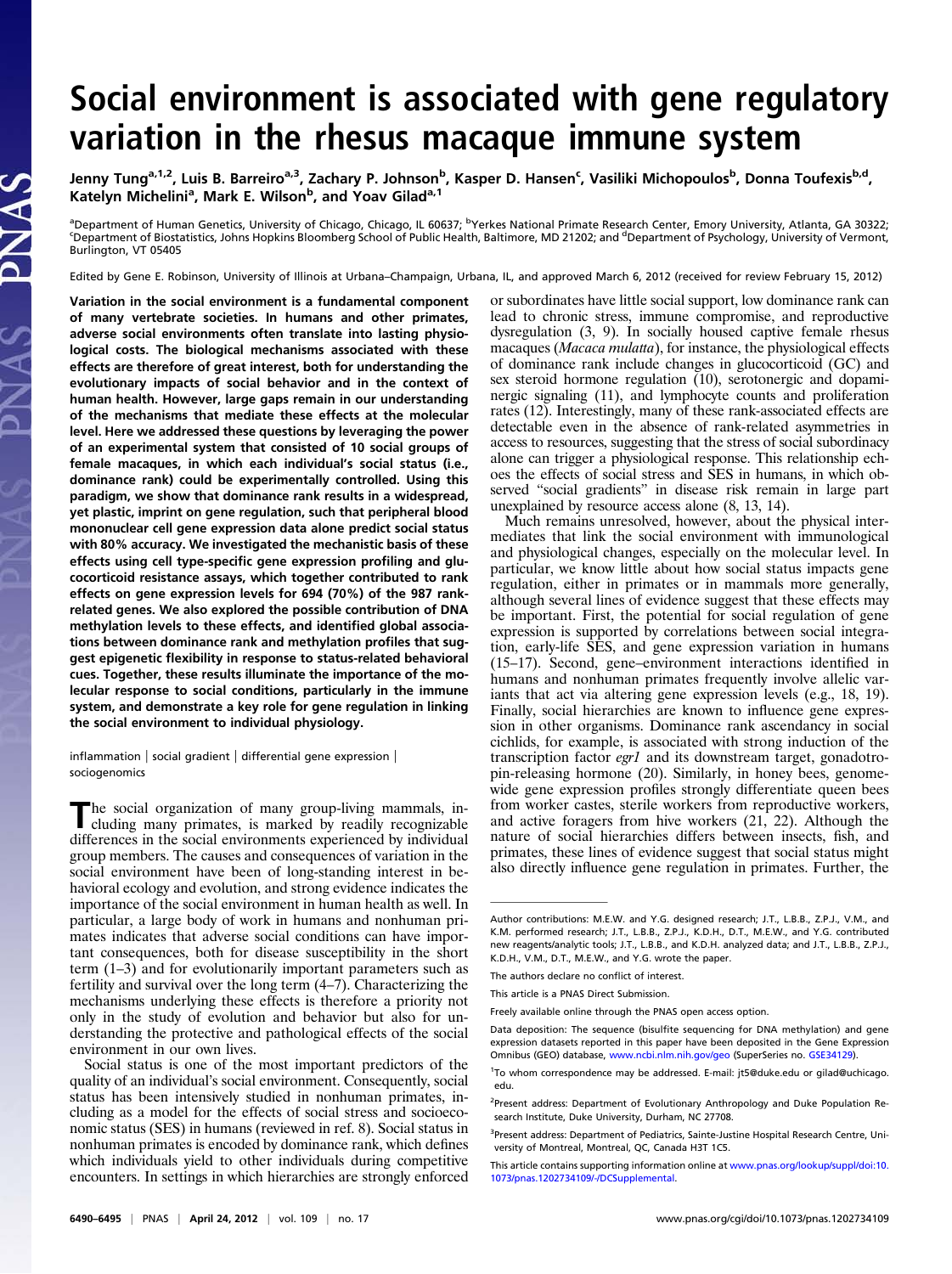strong ties between social status and disease risk in humans suggest that such effects might be particularly pronounced in the primate immune system.

To test this possibility, we turned to social groups of female rhesus macaques, a well-established model for the physiological effects of social stress and social status. Specifically, we focused on experimentally constructed social hierarchies, in which dominance rank assignments were imposed on each female by manipulating her order of introduction into a new social group [earlier introduction predicted higher rank (23); Results]. Using this powerful animal model, we were able to test for an association between rank and gene regulation in social groups in which dominance ranks were experimentally assigned, and in which other known environmental influences were carefully controlled. Together, our findings indicate that dominance rank in female rhesus macaques explains substantial variation in gene expression levels in peripheral blood mononuclear cells, an important component of immune surveillance and defense.

# Results

Associations Between Dominance Rank and Gene Expression Levels. To investigate whether and to what degree dominance rank influences gene regulation, we profiled gene expression levels in peripheral blood mononuclear cells (PBMCs) from 49 female rhesus macaques in 10 replicate social groups, using the Illumina HT-12 BeadChip. Each social group was composed of five females (we sampled only four females in one group), resulting in five dominance rank values for each group. Dominance ranks were strongly correlated with introduction order (Spearman's rho =  $0.70, \tilde{P} = 2.62 \times 10^{-8}$ , rho = 0.80 when excluding a group in which multiple individuals recently changed ranks; these individuals were subjects of the plasticity analysis reported below) but not with female age ( $P = 0.34$ , rho = -0.14), parity  $(P = 0.12, \text{rho} = -0.23), \text{ time since } \text{ovi} = (P = 0.16, \text{cm}^2)$  $rho = 0.20$ , or time since removal from original breeding colony  $(P = 0.52,$  rho = 0.09). Differences in rank were reflected in different social experiences, including rates of received aggression (Fig. 1A). After filtering for probes that mapped uniquely to the macaque genome and for genes that were detectably expressed in our sample, we considered the normalized expression levels of 6,097 genes in each female (listed in [Dataset S1\)](http://www.pnas.org/lookup/suppl/doi:10.1073/pnas.1202734109/-/DCSupplemental/sd01.xlsx). We identified a strong global signature of dominance rank in the gene expression data. In particular, the first principal component of the gene expression data, which accounted for 20.2% of variance in the dataset, was significantly correlated with dominance rank  $(R^2 = 0.10, P < 0.03$ ; Fig. 1B).

We then proceeded to analyze the contribution of dominance rank to variation in expression levels for each gene. To do so, we used a linear mixed-effects model in which residual variation in gene expression levels, after taking into account differences across social groups, was treated as the response variable. Dominance rank was incorporated as a fixed effect, and the significance of the dominance rank–gene expression relationship was assessed based on the strength of this effect. We identified an association between interindividual gene expression variation and dominance rank for 987 genes (16.2% of the 6,097 genes we considered; false discovery rate =  $10\%$ ; Fig. 1C and [Dataset S1\)](http://www.pnas.org/lookup/suppl/doi:10.1073/pnas.1202734109/-/DCSupplemental/sd01.xlsx). Within the set of 987 rank-associated genes, 535 genes (8.8% of all genes we considered) were more highly expressed in highranking individuals, and 452 genes (7.4%) were more highly expressed in low-ranking individuals.

To explore the biological functions associated with these genes, we performed categorical enrichment analysis based on publicly available gene set annotations (24) ([Dataset S2\)](http://www.pnas.org/lookup/suppl/doi:10.1073/pnas.1202734109/-/DCSupplemental/sd02.xlsx). We identified little evidence for enrichment of specific functional categories in the rank-associated gene set as a whole, although the most significant category, interleukin signaling ( $P < 0.02$ ; proportion of false discoveries at this P value threshold,  $q_1$  =  $(0.30)$ , suggested a role for immune function. Consistent with this possibility, when conditioning on the direction of the rank effect on gene regulation, we observed enrichments for interleukin



Fig. 1. Parallel effects of dominance rank on social environment and gene expression levels. (A) Low-ranking individuals experience more aggression from group mates than high-ranking individuals ( $P < 10^{-6}$ ,  $R^2 = 0.42$ , n = 49). (B) This social experience is mirrored by gene expression profiles that vary according to rank. Principal component (PC)1 explains 20.2% of overall variance in gene expression and is correlated with rank ( $P = 0.03$ ,  $R^2 = 0.10$ ,  $n =$ 49). (C) Heatmaps of  $log<sub>2</sub>$ -transformed gene expression levels for rank-associated genes. Values are shown after controlling for differences in means among social groups; 0 roughly corresponds to mean expression levels.

signaling ( $P = 0.01$ ,  $q = 0.05$ ), T-cell activation ( $P = 0.01$ ,  $q =$ 0.05), and chemokine and cytokine inflammation ( $P = 0.02$ ,  $q =$ 0.07) among genes more highly expressed in low-ranking individuals. Examples of such genes (Fig. 2) include PTGS2 (a proinflammatory signaling molecule that is negatively regulated by immunosuppressive glucocorticoids), IL8RB (a receptor for the strongly proinflammatory cytokine IL8, which is associated with neutrophil migration into injured tissue), and *NFATC1* (which is associated with the transcriptional response to T-cell stimulation).

Finally, we used clustering analysis [modulated modularity clustering (25)] to investigate whether modules of rank-associated genes (>9 genes) with highly correlated expression patterns reflected coherent biological functions. Consistent with our previous results, we found that the largest module (112 genes; mean  $r = 0.58$ ) was enriched for immune-related processes ( $P = 0.002$ ,  $q = 0.08$ ). Additionally, the most highly coregulated module (13 genes; mean  $r =$ 0.63) was enriched for specific immune-related gene subsets, including response to IFN- $\gamma$  (P = 7.50 × 10<sup>-6</sup>, q = 9.0 × 10<sup>-5</sup>) and macrophage activation ( $\vec{P} = 6.31 \times 10^{-4}$ ,  $q = 3.80 \times 10^{-3}$ ). Thus, rank is associated with functionally coordinated changes in immune gene expression.

Predictive Relationships Between Gene Expression and Rank. The strong effect of dominance rank on gene expression levels suggested that gene expression data alone might be sufficient to predict rank attributes. To test this possibility, we performed 1,000 iterations of a leave-k-out procedure. In each iteration, we fit a support vector machine (SVM)-based model (26) using a training set composed of data from 39 randomly chosen individuals (79.6% of the dataset). We used this model to learn how gene expression data from these females were associated with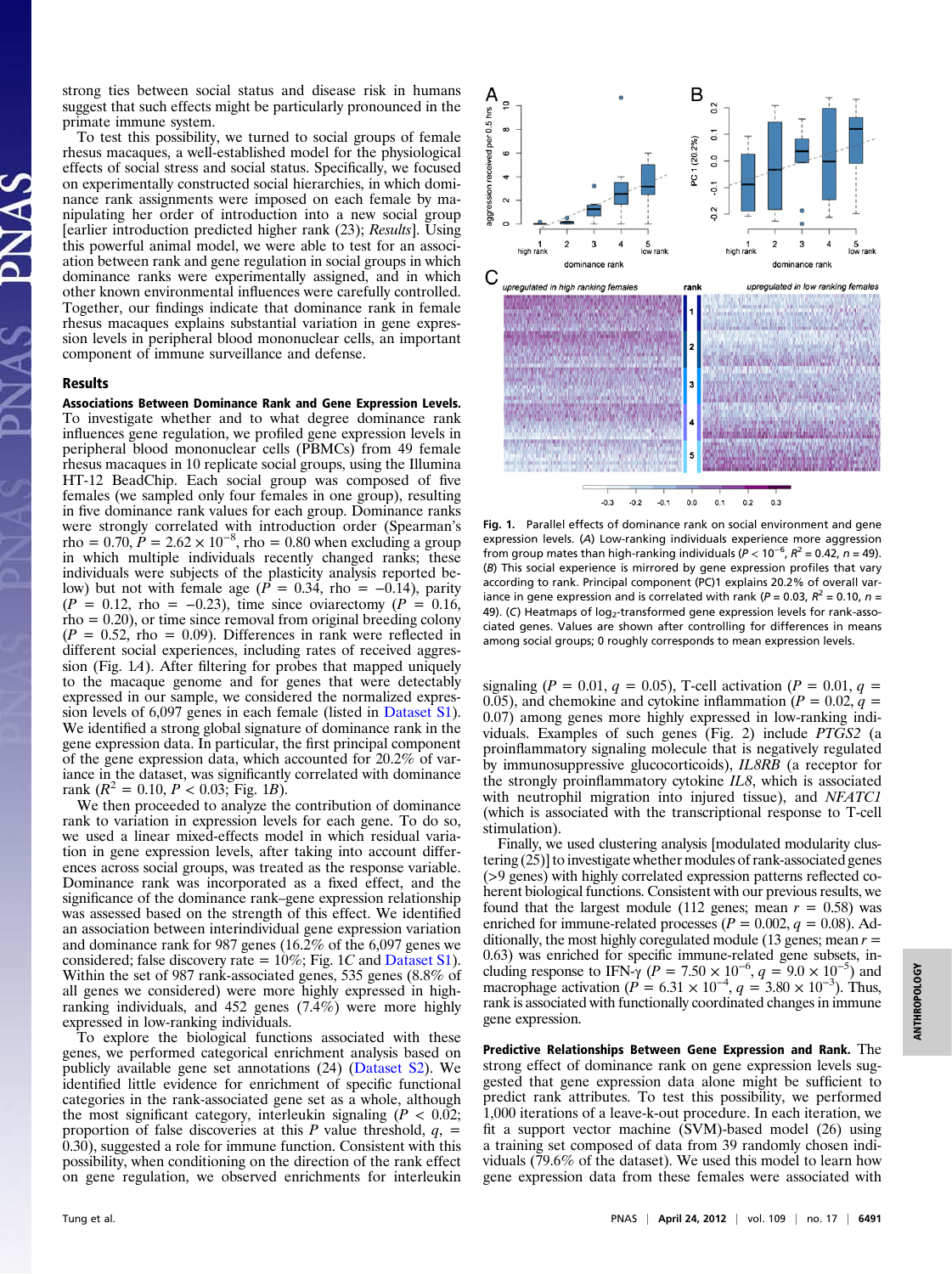

Fig. 2. Rank–gene expression associations among inflammation-related immune genes. Low-ranking females tend to overexpress inflammation-related genes: (A) PTGS2 (P = 0.004); (B) IL8RB (P = 0.003); and (C) NFATC1 (P  $< 10^{-3}$ ).

their relative position in the social hierarchy, specifically to an individual's classification as high-ranking (rank class A, including ranks 1 and 2), middle-ranking (rank class B, including rank 3), or low-ranking (rank class C, including ranks 4 and 5) ([SI Appendix](http://www.pnas.org/lookup/suppl/doi:10.1073/pnas.1202734109/-/DCSupplemental/sapp.pdf)). We then used the model to predict rank class in the test set of 10 individuals (20.4% of the dataset) initially removed from the data.

Using this approach, we correctly predicted rank class for a median of 8 of the 10 individuals in a test set (80% predictive accuracy; Fig. 3). We also calculated absolute error in model prediction by summing the absolute value of the true rank class minus the predicted rank class across all test set individuals. The median error rate, three errors per run, was significantly smaller than the same values calculated based on random prediction  $(P = 0.002;$  Fig. 3).

Although rank hierarchies in female macaques tend to be stable, female dominance ranks do sometimes change, particularly upon replacement of individuals within a group. As a result of such changes, we were able to opportunistically sample RNA from the same individual, while at different ranks, for seven females, five of whom experienced changes in ordinal rank (1–5) that switched them into a different relative rank class (A–C) as well. These samples allowed us to test the plasticity of the gene expression response to dominance rank. Specifically, we asked whether gene expression data could predict relative rank position for the same individual after her rank had changed. In this case, we used the 49 samples in the original dataset as our training set, and the 7 samples obtained at a different time as our test set (all seven individual females were also represented in the training set, while occupying different ranks). We found that the gene expression data were sufficient to classify six of the seven females (85.7%) in the test set into the correct rank class (Fig. 3).

Regulatory Mechanisms Underlying Rank Effects. Our data indicated that dominance rank has a strong relationship with gene expression levels. We next evaluated the contribution of two mechanisms that could account for these effects, focusing on the 987 rank-associated genes. Specifically, we investigated whether rank-dependent differences in tissue composition and GC signaling might help explain these associations. In addition, we focused on a smaller dataset of six females (the set of rank 1 and rank 5 individuals from three social groups; it was not feasible to generate whole-genome bisulfite sequencing data for our full set of 49 individuals, so we focused on the extremes of the rank distribution) to explore the possible relationship between dominance rank and another mechanism suggested to mediate social environmental effects on the genome, DNA methylation.

# Relationship Between Tissue Composition and Rank-Associated Gene Regulation. We used fluorescence-activated cell sorting (FACS) analysis to estimate the proportion of the four main PBMC types  $(CD4^+$  T cells,  $CD8^+$  T cells, B cells, and monocytes) in blood samples from 39 of the individuals included in our study. Consistent with prior reports, we identified a relationship between PBMC composition and dominance rank: low-ranking females had a reduced proportion of CD8<sup>+</sup> T cells (a marker associated with cytotoxic  $\overline{T}$  cells) relative to high-ranking individuals ( $P <$  $0.05, n = 39$ ; Fig. 4A). Such changes in cellular composition could, in principle, lead to differences in PBMC gene expression levels by rank, even in the absence of other gene regulatory changes.

To test this possibility, we assessed whether variation in tissue composition could help explain the relationship between dominance rank and gene expression levels for the 987 rank-associated genes. To do so, we first characterized gene expression levels in pure populations of each of the four main PBMC types, again using Illumina HT-12 arrays. We then asked whether the strength of evidence supporting a direct relationship between rank and gene expression levels (measured by a partial correlation) was significantly reduced after taking into account  $(i)$  differences in cell-type composition among individuals and  $(ii)$  differences in gene expression levels across cell types.

Specifically, we used our data to calculate the expected gene expression level for each gene in each individual, given tissue composition effects alone. Our estimate was based on the average of the expression levels for the gene across cell types (based on the

Fig. 3. Gene expression data are sufficient to predict relative position in the social hierarchy. (A) Boxplot of predictive accuracy for 10 training set individuals, across 1,000 cross-validation iterations (dashed line shows expected accuracy under random prediction), and (B) histogram of the sum of absolute error between predicted rank class and true rank class, under random assignment. Black arrow, median sum of absolute error across the 1,000 true leave-kout iterations ( $P = 0.002$ ). (C) Shifts in dominance rank experienced by seven females in the dataset. Solid arrows, cases in which females changed



rank classes; dashed arrows, cases in which females changed rank within rank classes; check marks, correct predictions; x, incorrect prediction.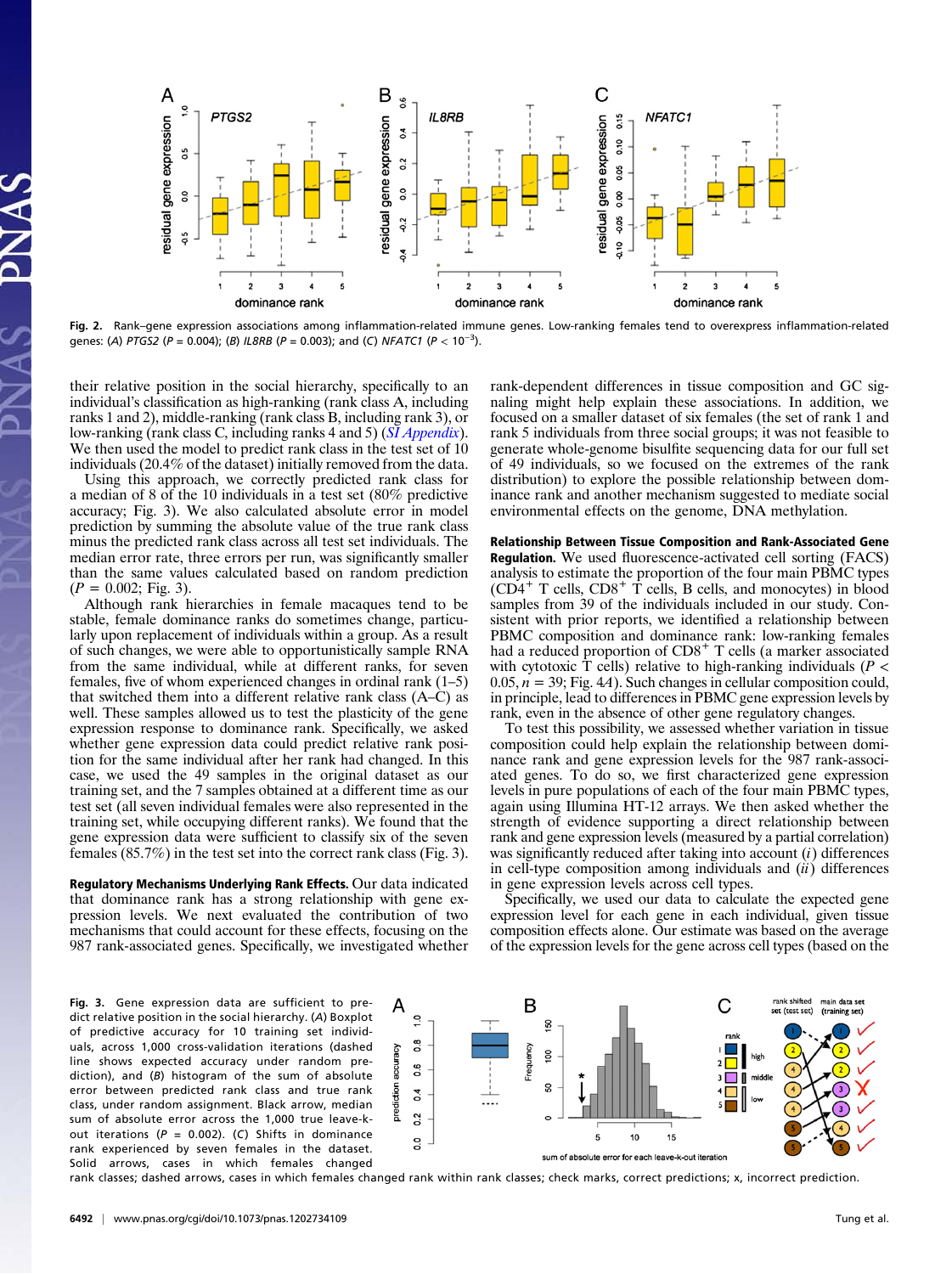

Fig. 4. Effects of tissue composition and glucocorticoid-mediated regulation on rank-associated gene expression levels. (A) Low-ranking individuals exhibit lower proportions of CD8<sup>+</sup> T cells in PBMCs ( $P = 0.047$ ,  $n = 39$ ; y axis shows the residuals of T-cell proportions after controlling for social group). (Inset) Example data for a rank 1 female and a rank 5 female; x axis shows staining for CD4<sup>+</sup> (helper) T cells and y axis shows staining for CD8<sup>+</sup> (cytotoxic) T cells. (C) Lowranking individuals exhibit decreased GC negative feedback ( $P = 0.005$ ,  $n = 49$ ). The y axis represents levels of circulating cortisol 17 h post-dexamethasone administration. (B and D) Distribution of rank-gene expression partial correlation coefficients for genes in which we inferred a contribution of tissue composition (B,  $n = 301$  genes) or an effect of GC regulation (D,  $n = 596$  genes). Blue density plots show the distribution of partial correlation coefficients without taking into account tissue composition or GC data; tan density plots show the same distribution after considering these data. The magnitude of the rank–gene expression relationship decreases but remains distinct from the background set of all genes (in gray;  $n = 6,097$  genes).

cell type-specific data), weighted by the proportional representation of that cell type in each sample (based on the FACS analysis). After incorporating these estimates into our analysis, we found that tissue composition effects made a modest but significant contribution to the rank–gene expression relationship for 301 of the 987 rank-associated genes (30.5% at a nominal P value  $\leq 0.05$ ). As expected, genes that exhibited stronger evidence for a tissue composition effect were also more asymmetrically expressed in CD8+ (e.g., cytotoxic) T cells relative to other PBMC types ( $P < 10^{-45}$ ). Overall, however, the distribution of correlations between rank and expression levels for the 301 genes was still markedly nonzero even after taking tissue composition into account (Fig. 4B).

# Relationship Between GC Signaling and Rank-Associated Gene Reg-

ulation. As expected based on previous work, lower-ranking females in our sample exhibited diminished GC negative feedback following experimental administration of dexamethasone (a synthetic GC;  $P < 0.01$ ,  $n = 49$ ; Fig. 4C), as well as a more sluggish GC regulatory response to an experimentally induced acute stressor ( $P < 0.07$ ; *[SI Appendix](http://www.pnas.org/lookup/suppl/doi:10.1073/pnas.1202734109/-/DCSupplemental/sapp.pdf)*, Fig. S4). Such patterns are characteristic of chronic stress exposure and dysregulated hypothalamic-pituitary adrenal axis (HPA) activity.

We therefore asked whether variation in GC-mediated signaling explained, at least in part, the relationship between dominance rank and gene expression for the 987 rank-associated genes. To do so, we used an analysis similar to that for tissue

composition effects. Specifically, we asked whether the strength of evidence for a direct relationship between rank and gene expression levels was significantly reduced after taking into account data on GC regulation. We found that the rank–gene expression relationship could be partially explained by dexamethasone suppression data for 596 of the 987 target genes (60.5%, at a nominal P value  $\leq 0.05$ ), including known targets of GC-mediated signaling such as the GC receptor (NR3C1) and the proinflammatory gene *PTGS2 (P = 0.015 and P = 0.002, respectively). Similar to our* findings for tissue composition, the effects of GC regulation were modest (Fig. 4D and  $\overline{SI}$  Appendix, Fig. S5). However, the contribution of GC-mediated regulation may be twofold, as GC physiology can also impact tissue composition (27). Indeed, for 203 genes, both GC-mediated regulation and tissue composition contributed to the rank–gene expression relationship, a larger overlap than expected by chance (hypergeometric test;  $P =$ 0.001). This overlap is also suggested by joint analysis of GC resistance and tissue composition data, which tends to, but does not always, account for more of the rank–gene expression relationship than either dataset alone *([SI Appendix](http://www.pnas.org/lookup/suppl/doi:10.1073/pnas.1202734109/-/DCSupplemental/sapp.pdf), Fig. S5)*.

Dominance Rank and DNA Methylation Patterns. Finally, we tested whether DNA methylation, a regulatory mechanism that has been linked to social environmental effects (28), might also play a role in the association between dominance rank and gene expression. In contrast to our analyses of tissue composition and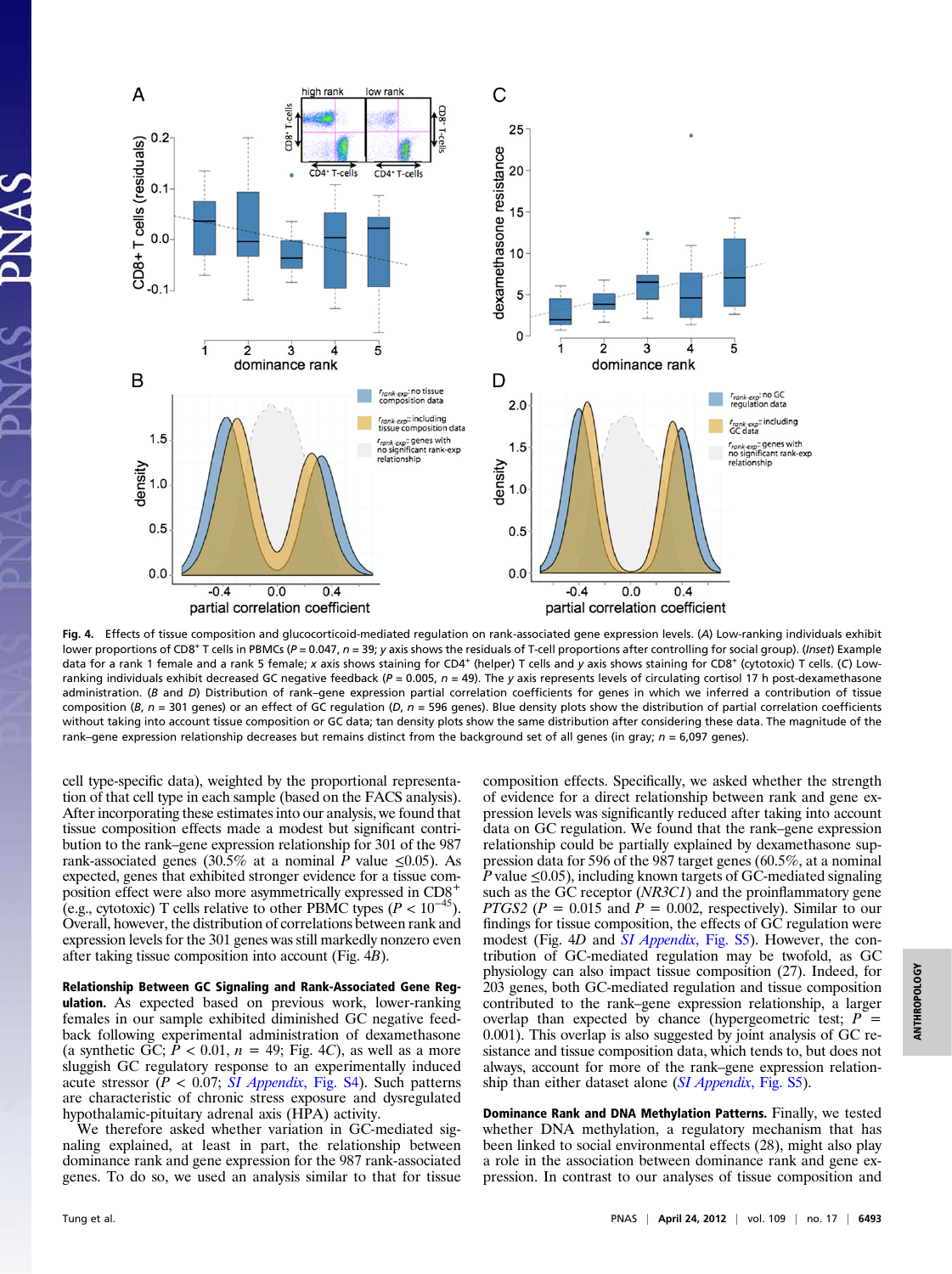GC resistance, dominance rank effects on DNA methylation have not previously been described. To explore this possibility, we generated whole-genome bisulfite sequencing data (11- to 14-fold CpG coverage) from PBMC DNA from three rank 1 females and three rank 5 females. We then investigated the relationships between DNA methylation, dominance rank, and rank-associated gene expression.

We first attempted to identify individual genomic regions that exhibited a detectable association with rank (rank differentially methylated regions; rankDMRs). We used an empirical approach similar to the one previously used for the analysis of bisulfite sequencing data from cancer and healthy tissues (29). We identified 7,089 putative rankDMRs in the genome, and found that these regions were more likely to be located close to transcription start sites (TSS) than randomly distributed sets of similarly long CpG stretches  $(P < 0.01)$ . Additionally, rankDMRs that fell close to genes (within 20 kb) were more likely to be associated with TSS for genes whose expression levels were associated with dominance rank (two-tailed Fisher's exact test,  $P < 0.033$ ).

To assess whether DNA methylation levels might therefore contribute to the rank–gene expression associations, we then collated DNA methylation data in and around the 987 rank-associated genes. We found that methylation data from these regions (within 20 kb of the TSS) clearly discriminated between high- and low-ranking females (Fig. 5). DNA methylation data distinguished rank-associated genes and non-rank-associated genes as well. Specifically, features related to rank-associated differences in methylation ([SI Appendix](http://www.pnas.org/lookup/suppl/doi:10.1073/pnas.1202734109/-/DCSupplemental/sapp.pdf), Table S3) differentiated between the 987 rank-associated genes and a set of 1,000 rankindependent genes (those with the least evidence for rank-associated gene expression) at a prediction accuracy of 58.1% ( $P$  < 0.01 based on comparison with permuted data). Thus, information about rank-associated gene expression patterns is embedded within differential DNA methylation data, and epigenetic changes might account, at least in part, for some of the rank–gene expression associations we observed.

#### Discussion

Taken together, our findings reveal a strong and widespread association between dominance rank and gene regulation in PBMCs. Our results reinforce the idea that sensitivity to the social environment is reflected in changes in gene expression in the immune system, supporting an increasingly widely recognized link between neural, endocrine, and immune function (30). Moreover, our results demonstrate that these associations also appear to be highly plastic. Not only were gene expression data sufficient to robustly predict relative dominance rank but gene expression profiles also tracked dominance rank shifts closely enough to allow us to predict different rank positions for the same individuals across time. These observations indicate that any causal relationship between dominance rank and gene regulation likely begins with rank, rather than vice versa. Because these study subjects did not experience a completely uniform social history and because unknown variables related to our

method of imposing rank (by order of social introduction) might still play a role in the observed rank dynamics, further experiments—for example, imposition of a second controlled rank manipulation on the same individuals—will be necessary to robustly test this hypothesis. However, the current results support the idea that changes in gene regulation help to explain links between the social environment and physiology, potentially supplying an important piece to the puzzle of how social effects "get under the skin" (3, 31).

Changes in gene expression themselves require a mechanistic explanation. A strength of the experimental approach we used here is that it allowed us to move beyond a simple description of gene expression patterns to also investigate the regulatory mechanisms associated with these effects. Our observations suggest that variation in the expression levels of up to 694 (70.3%) of the 987 rank-associated genes may be partially explained by variation in tissue composition or GC regulation. These findings draw a clear connection between gene regulation and prior work on the physiological effects of rank: GCs, for example, have long been implicated in rank effects in the endocrinological literature (9, 32, 33), and also have important downstream effects on immune function.

In addition, our exploratory analysis identified a signal of both rank and rank-associated gene expression in DNA methylation data. The DNA methylation differences that we observed between ranks were modest relative to studies on different tissues or species, or in the context of cancer (e.g., 29). However, changes in epigenetic marks in healthy adults are likely to be muted in comparison, although evidence for such changes is rapidly accumulating (34, 35). Our findings suggest that the timescale for social effects on epigenetic variation also extends to adulthood, and indicate that such effects may include natural components of social structure, such as dominance rank.

Further work will be necessary to more finely evaluate the relative effects of GC regulation, tissue composition, and DNA methylation—among other regulatory mechanisms—on rankassociated gene expression. For instance, NR3C1, the GC receptor gene, plays a key role in linking behavior, HPA axis-mediated stress responses, and gene expression (30). The gene regulatory role of NR3C1 has previously been linked to other social environmental responses via transcription factor motif analysis (16, 17), and could be further investigated using chromatin immunoprecipitation approaches. Tissue composition effects should also be further dissected. Although we identified an important contribution of  $CD8<sup>+</sup>$  T cells among the four cell types we investigated, additional PBMC subtypes could be relevant (and our estimates of the contribution of tissue composition may therefore be an underestimate). Natural killer cells, for example, are of known importance in the stress response (36), and although they constitute a relatively small proportion of the PBMC pool, their contribution to social stress effects may be disproportionate. Finally, variation across sexes, environmental conditions, species, and genetic backgrounds will be important to take into account, especially as comparative data already indicate that the effects of social status can be highly context-dependent (9), and



Fig. 5. DNA methylation levels distinguish high-ranking and low-ranking females. (A) A neighbor-joining tree based on DNA methylation levels within 20 kb around the transcription start sites of rank-associated genes (445,059 CpG sites). (B) A heatmap of the same data reveals positive pairwise correlations between individuals of the same rank but not between individuals of different ranks.